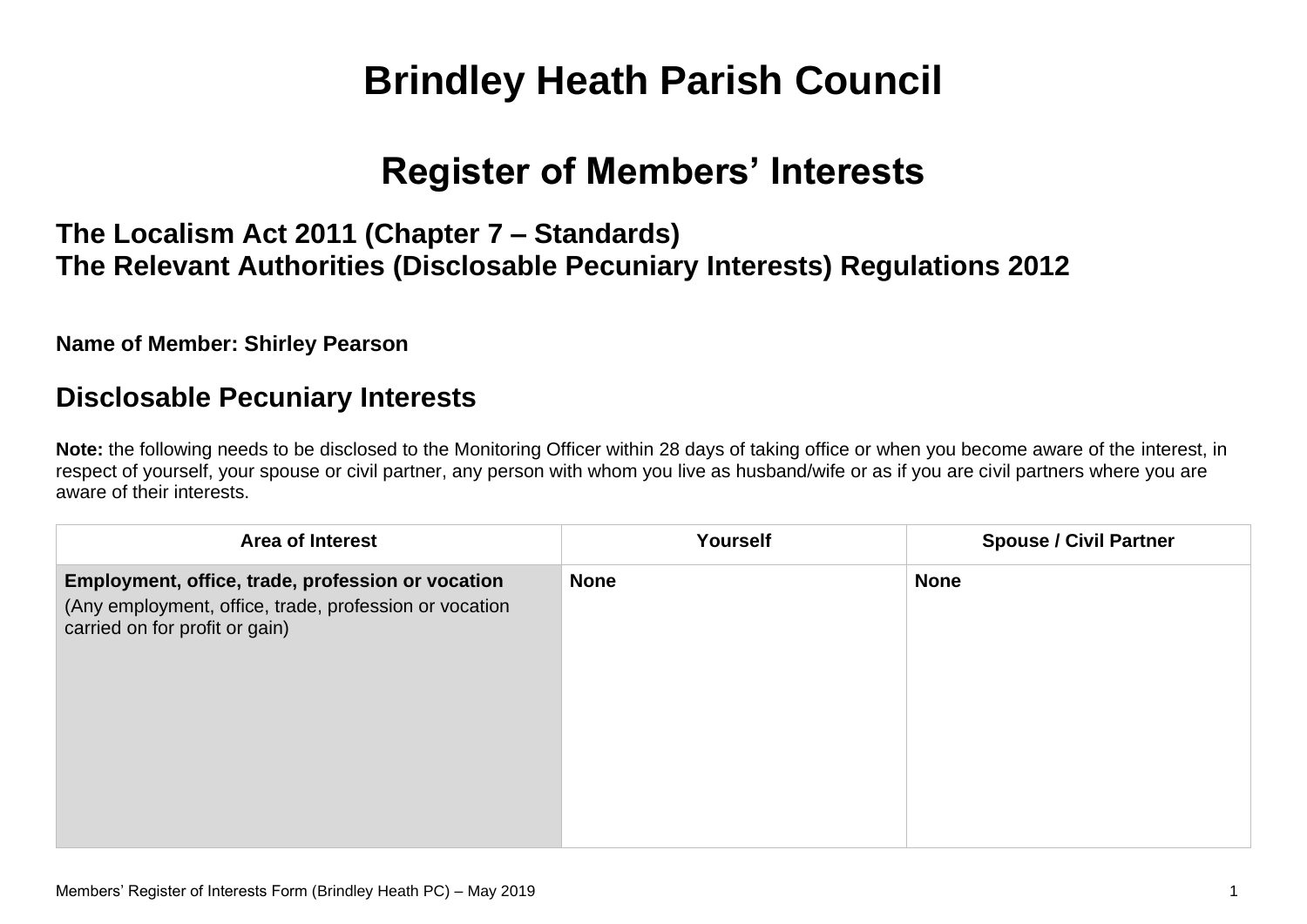| <b>Area of Interest</b>                                                                                                                                                                                                                                                                                                                                                                                                                               | Yourself                                                 | <b>Spouse / Civil Partner</b> |
|-------------------------------------------------------------------------------------------------------------------------------------------------------------------------------------------------------------------------------------------------------------------------------------------------------------------------------------------------------------------------------------------------------------------------------------------------------|----------------------------------------------------------|-------------------------------|
| Sponsorship<br>(Any payment or provision of any other financial benefit<br>(other than from the relevant authority) made or provided<br>within the relevant period in respect of any expenses<br>incurred in carrying out duties as a member, or towards the<br>election expenses.<br>This includes any payment or financial benefit from a trade<br>union within the meaning of the Trade Union and Labour<br>Relations (Consolidation) Act 1992(a). | <b>None</b>                                              | <b>Laber Party</b>            |
| <b>Contracts</b><br>(Any contract which is made between the relevant person<br>(or a body in which the relevant person has a beneficial<br>interest) and the relevant authority -<br>under which goods or services are to be provided or<br>(a)<br>works are to be executed; and<br>(b) which has not been fully discharged.                                                                                                                          | <b>None</b>                                              | <b>None</b>                   |
| Land<br>(Any beneficial interest land which is within the area of the<br>relevant authority)                                                                                                                                                                                                                                                                                                                                                          | 416 Rugeley Road<br><b>Hednesford</b><br><b>WS12 0PQ</b> | <b>Land at Slitting Mill</b>  |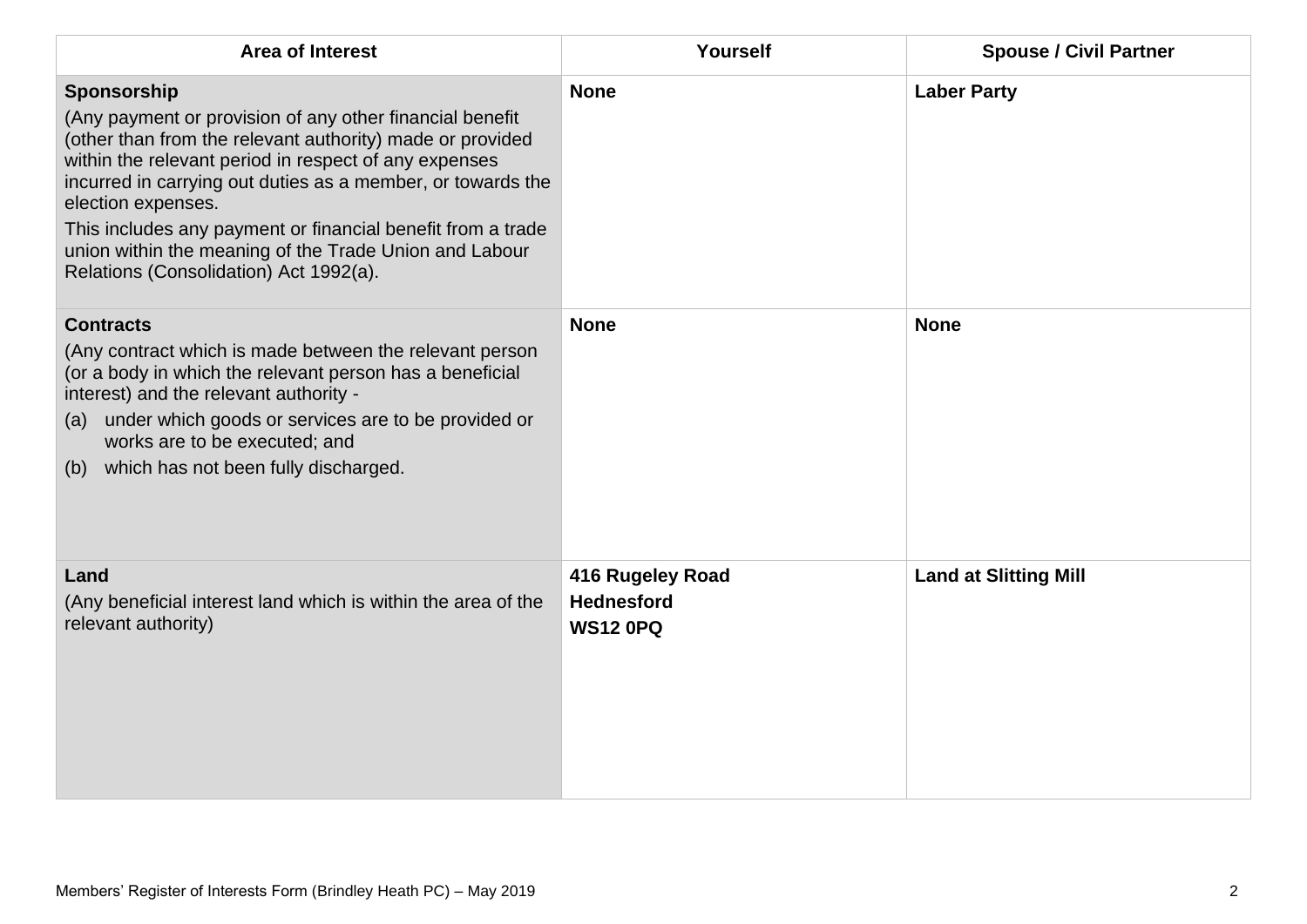| <b>Area of Interest</b>                                                                                                                                                                                                                                                                                                                                                                                                                | Yourself       | <b>Spouse / Civil Partner</b> |
|----------------------------------------------------------------------------------------------------------------------------------------------------------------------------------------------------------------------------------------------------------------------------------------------------------------------------------------------------------------------------------------------------------------------------------------|----------------|-------------------------------|
| <b>Licences</b><br>(Any licence (alone or jointly with others) to occupy land in<br>the area of the relevant authority for a month or longer.                                                                                                                                                                                                                                                                                          | <b>None</b>    | <b>None</b>                   |
| <b>Corporate tenancies</b><br>(Any tenancy where to your knowledge) -<br>the landlord is the relevant authority; and<br>(a)<br>the tenant is a body in which the relevant person has<br>(b)<br>a beneficial interest.                                                                                                                                                                                                                  | $\blacksquare$ |                               |
| <b>Securities</b><br>(Any beneficial interest in securities of a body where -<br>that body where to your knowledge has a place of<br>(a)<br>business or land in the area of the relevant authority;<br>and                                                                                                                                                                                                                             |                |                               |
| either -<br>(b)<br>the total nominal value of the securities exceeds<br>(i)<br>£25,000 or one hundredth of the total issued<br>share capital of that body; or<br>if the share capital of that body is of more than<br>(ii)<br>one class, the total nominal value of the shares of<br>any one class in which the relevant person has a<br>beneficial interest exceeds one hundredth of the<br>total issued share capital of that class. |                |                               |